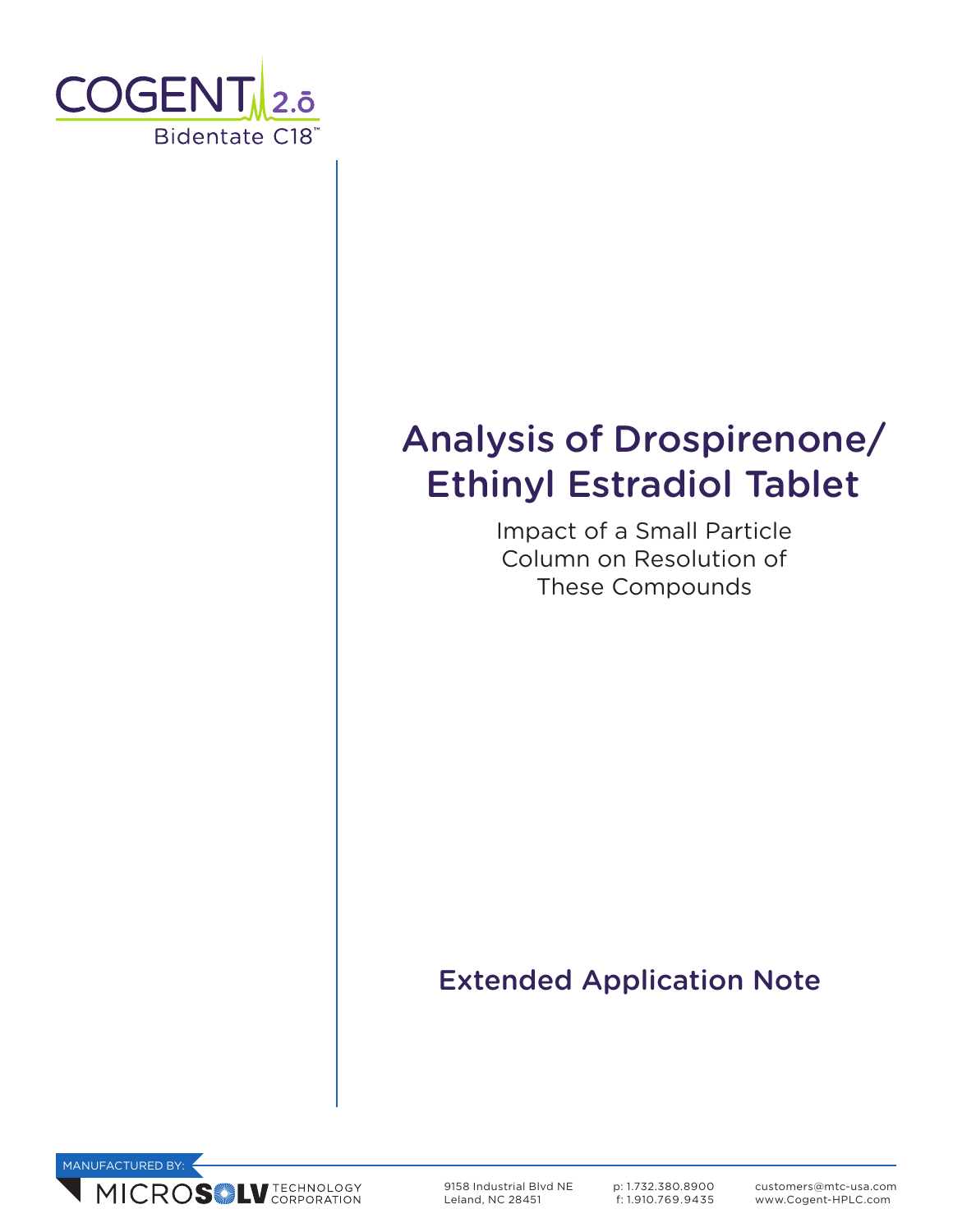

**Ethinyl Estradiol** 



Drospirenone

# Introduction

The formulation of drospirenone and ethinyl estradiol, available under the trade name Ocella® among others, is used primarily as a contraceptive, in hormone replacement therapy, and to treat symptoms of premenstrual dysphoric disorder. In terms of a chromatographic assay, the separation is fairly straightforward; both compounds are hydrophobic and retain well in reversed phase. Their structures differ enough to allow for good selectivity.

The main challenge of this analysis is the difference in amounts of drospirenone and ethinyl estradiol in the tablet. In the Ocella® formulation, a tablet contains 3 mg drospirenone but only 0.03 mg ethinyl estradiol. Hence, it may be problematic to adequately detect the ethinyl estradiol peak while simultaneously avoiding overload of the drospirenone peak.

Use of a small particle phase may be able to address this issue. It is known that column efficiency increases significantly with a smaller particle size, and a higher efficiency peak means greater peak height. Therefore, a smaller particle size column can produce greater signal for peaks like ethinyl estradiol, which may be difficult to detect using a standard 4μm stationary phase.

There may be other advantages as well. In an impurities method, attenuated band-broadening of the main peak may make nearby eluting impurity peaks easier to detect. Sometimes these peaks may be lost in the tail portion of the main peak and overlooked.

For these reasons, a simple isocratic method was performed for the separation of drospirenone and ethinyl estradiol in a tablet extract using Bidentate C18™ columns. One column used standard 4μm particles while the other was a 2.2μm phase. Comparisons of the data led to conclusions about the advantages of smaller particle size materials.

# **Experimental**

#### **Materials**

Ocella® tablet was obtained from an anonymous source. A binary mixture of 1:1 acetonitrile: DI water (HPLC grade) was obtained from Honeywell (Muskegon, MI, USA).

## Instrumentation

a Hewlett–Packard (Palo Alto, CA, USA) 1100 HPLC system consisting of an autosampler, degasser, binary pump, and variable wavelength UV detector (265 nm) was used. The system was interfaced with Agilent Chemstation (Santa Clara, CA, USA) software. The flow rate was 0.2 mL/ min and the injection volume was 4μL. The mobile phase was premixed 50% acetonitrile/ 50% DI water. The analytical columns were as follows:

- Cogent Bidentate C18 2.2μm 120Å, 2.1 x 50 mm
- Cogent Bidentate C18 4μm 100Å, 2.1 x 50 mm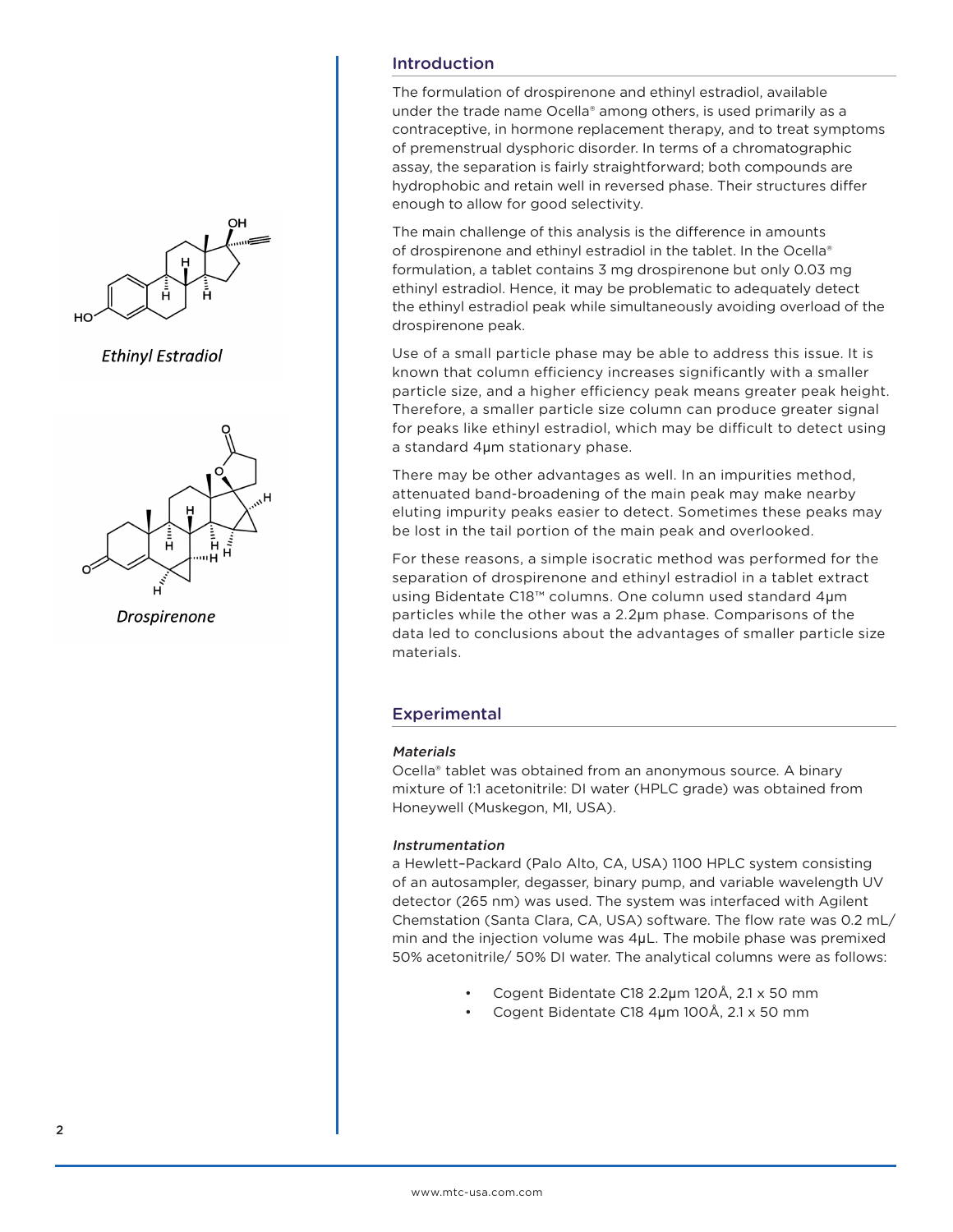

Figure 1

- 4μm BDC18 Blue Trace
- 2.o™ BDC18 Red Trace

#### Samples

Ocella® tablet (3 mg strength drospirenone and 0.03 mg strength ethinyl estradiol) was ground with a mortar and pestle and added to a 10 mL volumetric flask containing an acetonitrile diluent. It was sonicated for 10 min and diluted to mark. After mixing, a portion was filtered (0.45μm, nylon) and used for HPLC injections.

### Results and Discussion

Use of the Bidentate C18™ column was found to be suitable for assay of these two compounds in the combination formulation. As drospirenone and ethinyl estradiol are hydrophobic molecules, retention and separation by a reversed phase approach was appropriate. The resolution between the two analytes was calculated to be 3.0.

The method is quite simple and the isocratic mobile phase can even be purchased from some suppliers premixed. This is a desirable feature for QC laboratories that might need to perform HPLC assays on drospirenone/ ethinyl estradiol tablets regularly and rapidly. The short 2.1 x 50 mm columns used in this application help reduce the run time, further increasing throughput.

Figure 1 shows an overlay of the full chromatogram view (only the drospirenone peak is visible at this scale). Two features of the comparison are noteworthy. First, the peak's retention time is highly consistent between the two phases. The two Bidentate C18™ materials have the same bonded ligand, so retention should not be significantly different in comparing 4μm vs. 2.2μm particles. This is a beneficial feature for easy method transfer, for example, to a 2.2μm phase if a method exists already using the 4μm column.

The second interesting feature is the advantage that the 2.o™ phase provides in terms of efficiency. Here it can be readily seen how the 2.o<sup>™</sup> column gives a peak height significantly greater than that of the 4μm column. It is an inherent advantage of smaller particle size materials to produce superior efficiency and therefore sharper peaks.